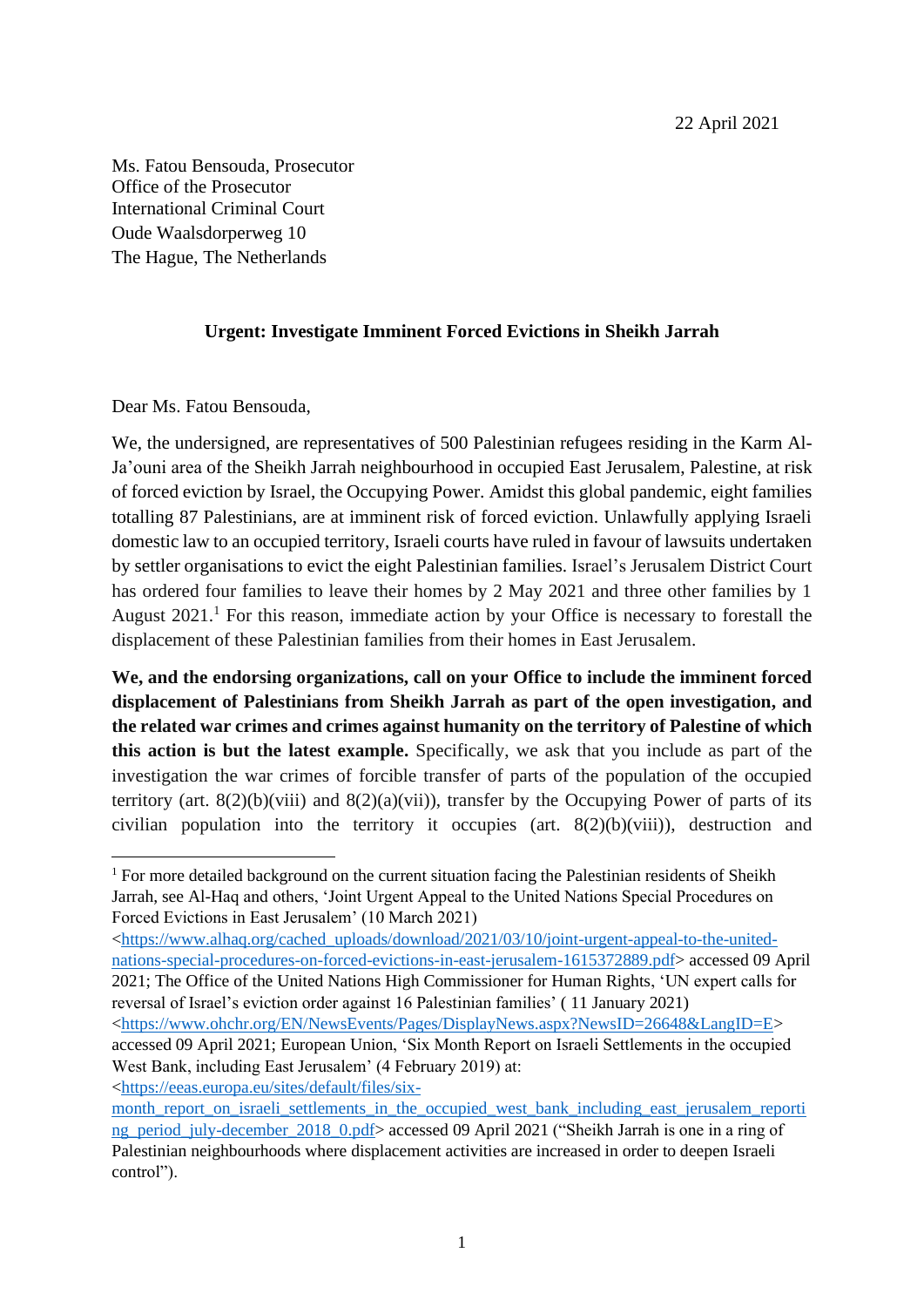appropriation of property not justified by military necessity and carried out unlawfully (art.  $8(2)(a)(iv)$  and, as these forced evictions are part of an ongoing, widespread and systematic attack against Palestinian civilians, the crimes against humanity of deportation or forcible transfer (art. 7.1(d)), persecution (art. 7.1(h)), apartheid (art. 7.1(j)) and other inhumane acts causing great suffering or serious injury to *inter alia* mental health (art. 7.1(k)).

In 2018, the Office of the Prosecutor issued a statement expressing concern regarding the planned eviction of the Bedouin community of Khan al-Ahmar "and with it the prospects for further escalation and violence," and put Israel on notice "that extensive destruction of property without military necessity and population transfers in an occupied territory constitute war crimes under the Rome Statute."<sup>2</sup> With the Court's jurisdiction over the territory of the State of Palestine – Gaza and the West Bank, including East Jerusalem – confirmed,<sup>3</sup> and an investigation underway, $4 \le$  we call upon your Office to urgently focus on this component of the investigation before the Palestinian residents of Sheikh Jarrah suffer imminent and irreparable harm due to Israel's settlement-related criminal activities.

## *Background*

During the 1948 War, we were forcibly displaced from our homes in Palestinian towns, cities, and villages that are today inside the Green Line, and following the establishment of the State of Israel, have been denied our inalienable right to return to our homes and properties.In 1956, 28 Palestinian refugee families moved to the Karm Al-Ja'ouni area of Sheikh Jarrah in East Jerusalem as part of an agreement between the government of Jordan and the United Nations Relief and Works Agency (UNRWA). The agreement stipulated that the Jordanian government would provide land, that UNRWA would sponsor the construction of housing units for us on this land, and that we would receive legal title to the properties after three years. The legal title of the property was never transferred to us. Rather, since Israel occupied and illegally annexed East Jerusalem in 1967, all Palestinian Jerusalemites have been subjected to a coercive environment designed to transform Jerusalem's demographic composition to secure Israeli-Jewish control over Jerusalem and drive out Palestinians. Today, the Karm Al-Ja'ouni area is home to at least 72 Palestinian households of approximately 500 people, and we all face the threat of a second forced displacement.

The eviction orders by Israeli courts in favour of the settler organisation Nahalat Shimon International in our neighbourhood have been facilitated by the 1970 Legal and Administrative Matters Law, which exclusively allows Jewish Israelis to pursue claims to land and property allegedly owned by the Jewish population in East Jerusalem before the establishment of the

cpi.int/Pages/item.aspx?name=181017-otp-stat-palestine> accessed 09 April 2021. <sup>3</sup> Situation in the State of Palestine, Decision on the 'Prosecution request pursuant to article 19(3) for a ruling on the Court's territorial jurisdiction in Palestine' ICC-01/18, (5 February 2021) [<https://www.icc-cpi.int/CourtRecords/CR2021\\_01165.PDF>](https://www.icc-cpi.int/CourtRecords/CR2021_01165.PDF) accessed 09 April 2021.

<sup>&</sup>lt;sup>2</sup> ICC, 'Statement of the Prosecutor of the International Criminal Court, Fatou Bensouda, regarding the Situation in Palestine' (17 October 2018) <https://www.icc-

<sup>&</sup>lt;sup>4</sup> ICC, 'Statement of ICC Prosecutor, Fatou Bensouda, respecting an investigation of the Situation in Palestine' (3 March 2021) [<https://www.icc-cpi.int/Pages/item.aspx?name=210303-prosecutor](https://www.icc-cpi.int/Pages/item.aspx?name=210303-prosecutor-statement-investigation-palestine)[statement-investigation-palestine>](https://www.icc-cpi.int/Pages/item.aspx?name=210303-prosecutor-statement-investigation-palestine) accessed 09 April 2021.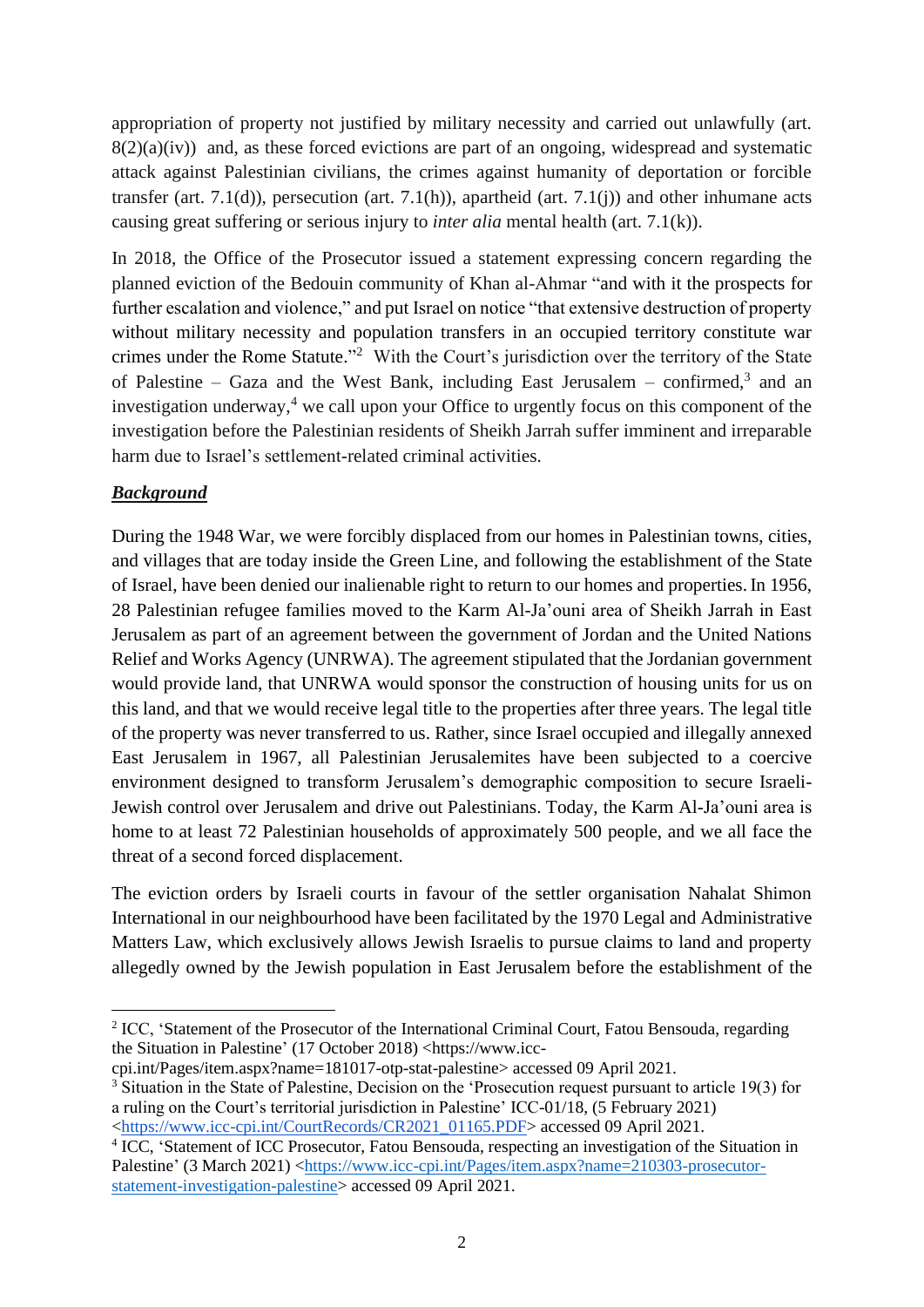State of Israel in 1948.<sup>5</sup> Utilising this law, the Israeli Custodian General in 1972 transferred the ownership of the Karm Al-Ja'ouni land we have been residing on since 1956 to two Jewish Committees. In the 1990s, the two Jewish Committees sold their ownership rights to Nahalat Shimon International, a private settler organisation, which does not have ties to the original alleged Jewish owners. The settler organisation has vigorously worked to bring eviction lawsuits against us.

## *Current Situation in Sheikh Jarrah: Imminent Forced Displacement*

Three families totalling 67 people were already forcibly evicted from our neighbourhood in 2009, with the support of the Israeli police. Following these evictions, the settler organisation, Nahalat Shimon International, submitted a Town Plan Scheme to the Jerusalem Local Planning Commission of the Jerusalem Municipality for the establishment of a new settlement in our neighbourhood. The Plan proposed to evict the Palestinian residents, demolish their houses, and later construct 200 settlement units for Jewish Israeli settlers.<sup>6</sup>

In addition to the threat of losing our homes, we have been enduring a lengthy, exhausting, and unaffordable legal struggle to challenge the eviction lawsuits filed against us by settler organisations in Israeli courts since 1972. Given the discriminatory and untransparent nature of the Israeli legal system as applied in the occupied territory, we are systematically denied access to justice or any effective remedy.

If the forced evictions move forward, we will be subjected to other Israeli policies that together make-up Israeli practices that result in the widespread and systematic transfer of the Palestinian Jerusalemite population. If we set up a tent outside our houses, the Israeli occupying forces will demolish it, as part of its widespread and systematic policy of demolition of Palestinian property. If we rent a home outside Jerusalem because we cannot afford to rent in Jerusalem, we will be at risk of having our residency status revoked and not be allowed to enter Jerusalem, pursuant to Israel's residency revocation policy, which requires Palestinian Jerusalemites to constantly prove their "center of life" is in the city.

We welcome the 3 March 2021 announcement by your Office on the opening of a full criminal investigation into the Situation in Palestine. This is a long-awaited and a critically important step towards ensuring the rule of law and ending impunity, while ensuring accountability for Israel's crimes within the jurisdiction of the Court.

\*\*\*

As part of that investigation, we call on your Office to:

<sup>5</sup> Legal and Administrative Arrangements Law, 1970

<sup>&</sup>lt;https://www.nevo.co.il/law\_html/law01/319\_009.htm> accessed 09 April 2021

<sup>6</sup> Ir Amim, 'Evictions and Settlement Plans in Sheikh Jarrah: The Case of Shimon HaTzadik' (25 June 2009) <https://www.ir-amim.org.il/sites/default/files/SheikhJarrahEngnew.pdf> accessed 09 April 2021.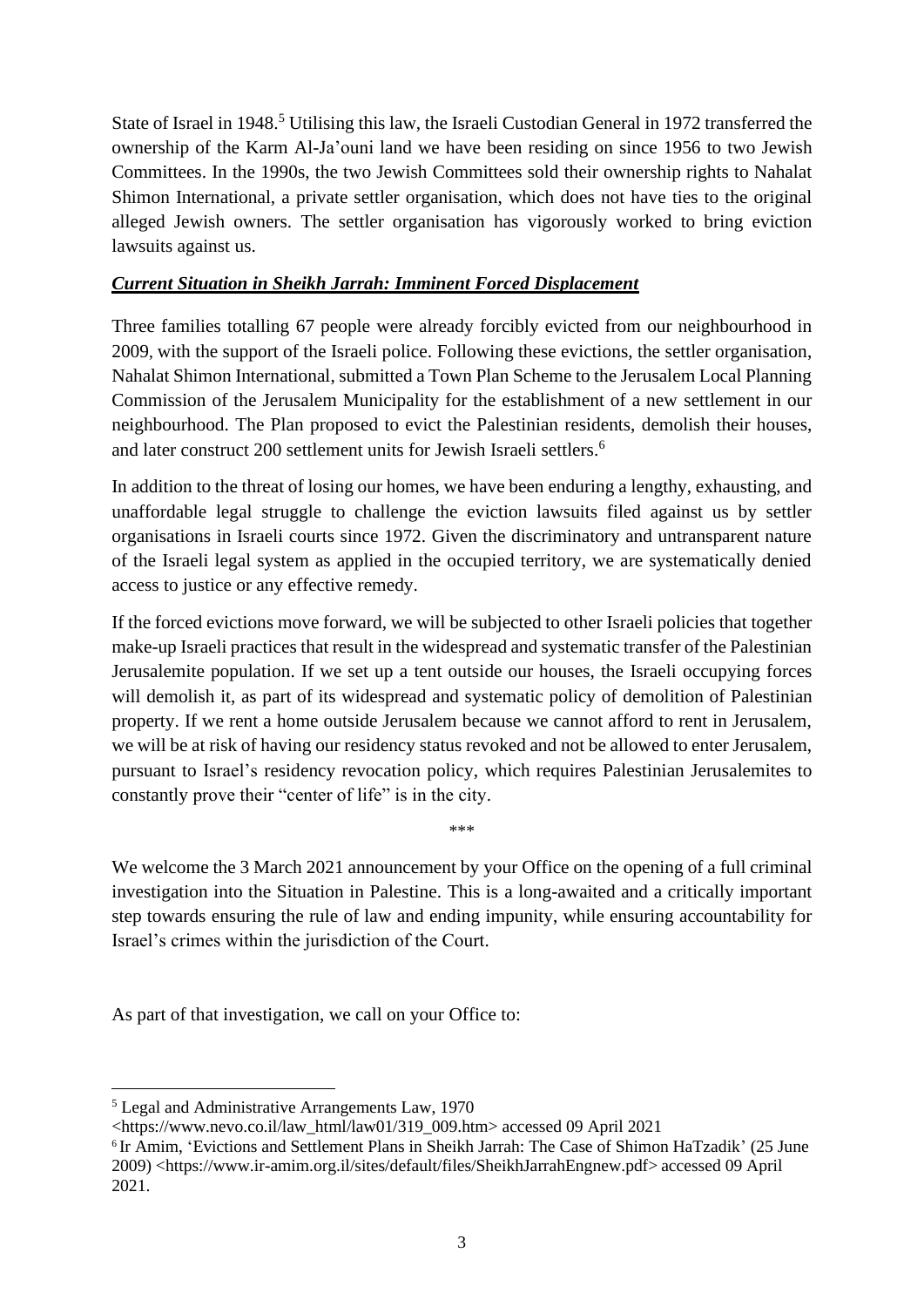- 1. Publicly condemn the imminent forced evictions of Palestinians in Sheikh Jarrah neighbourhood and urgently investigate this case within the Situation of Palestine;
- 2. Warn those perpetrators most responsible for the conduct in question that their policies and actions in occupied East Jerusalem, which aim at manipulating the city's demographic character in favour of Israeli-Jewish domination, may constitute war crimes and crimes against humanity within the jurisdiction of the Court;
- 3. Operating under Part 9 of the Rome Statute, call upon Jordan and Palestine, as ICC States Parties, to cooperate with your Office in providing any documents relevant to the investigation of the imminent forced evictions in Sheikh Jarrah; and
- 4. Take any appropriate action, within the confines of the exercise of your mandate under the Rome Statute, to prevent the Palestinian protected population in the Karm Al-Ja'ouni area of Sheikh Jarrah from being displaced and dispossessed for the second time.

We remain at your disposal and stand ready to provide further information to assist the investigation.

## **Yours sincerely,**

The 28 families of the Sheikh Jarrah neighborhood in occupied East Jerusalem

**List of endorsing Palestinian, Israeli, regional and international human rights organisations; Palestinian coalitions representing over 150 Palestinian civil society organisations; solidarity groups for Palestine; faith-based groups; indigenous groups; racial justice groups; and student groups:** 

- 1. Academics for Palestine (Ireland)
- 2. ACT Conflict Resolution
- 3. Adalah Justice Project
- 4. Addameer. Prisoner Support and Human Rights Association
- 5. AISHA Association for Woman and Child Protection
- 6. Al Mezan Center for Human Rights
- 7. Al-Awda New York, The Palestine Right to Return Coalition
- 8. Al-Awda, The Palestine Right to Return Coalition (PRRC)
- 9. Al-Haq, Law in the Service of Man
- 10. Alrowwad Cultural and Arts Society
- 11. American Muslim Bar Association (AMBA)
- 12. American Muslims for Palestine
- 13. American Muslims for Palestine of New Jersey (AMP NJ)
- 14. American-Arab Anti-Discrimination Committee (ADC)
- 15. American-Arab Anti-Discrimination Committee Georgia Chapter
- 16. Applied Research Institute-Jerusalem
- 17. Arab Agronomists Association
- 18. Arab Canadian Lawyers Association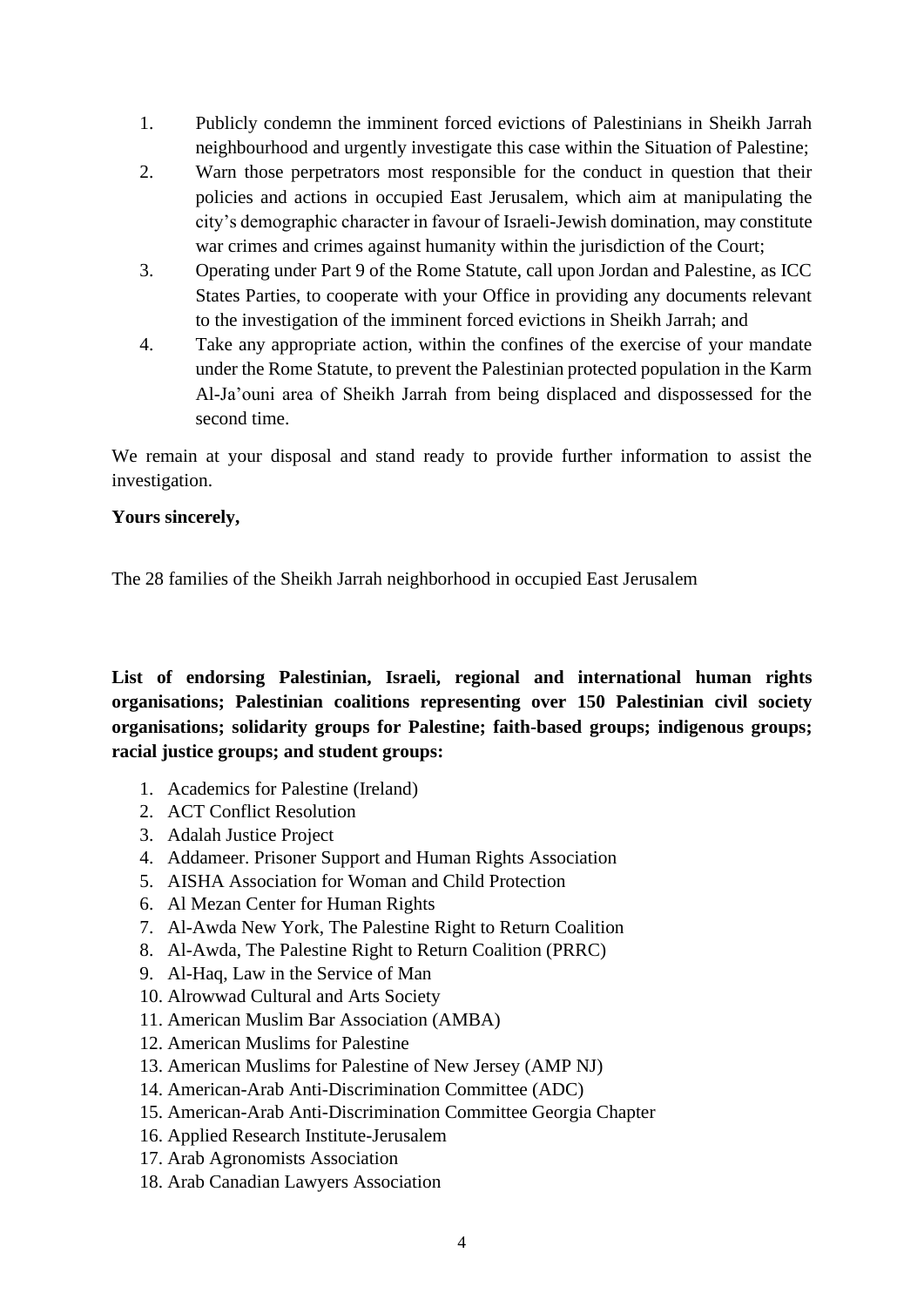- 19. Arab Center for Agricultural Development (ACAD)
- 20. Arab Lawyers Association (UK)
- 21. Arab Organization for Human Rights (AOHR)
- 22. Asia Pacific Center for Integral Study of Life
- 23. Asociación Americana de Juristas
- 24. Association Belgo-Palestinienne WB
- 25. Association France Palestine Solidarité (AFPS)
- 26. Association Suisse-Palestine
- 27. AssoPacePalestina (Italy)
- 28. Australian Centre for International Justice
- 29. Avaaz
- 30. B'Tselem The Israeli Information Center for Human Rights in the Occupied **Territories**
- 31. Bisan Center for Research and Development
- 32. Boycott from Within (Israeli citizens for BDS)
- 33. Broederlijk Delen
- 34. Cairo Institute for Human Rights Studies (CIHRS)
- 35. Canada Palestine Association
- 36. Canadian BDS Coalition
- 37. Canadians for Justice and Peace in the Middle East (CJPME)
- 38. Center for Constitutional Rights (USA)
- 39. Civil Liberties Defense Center
- 40. Coalition on Law and Representation at NYU Law
- 41. Columbia Law Students for Palestine
- 42. Columbia University South Asian Feminisms Alliance
- 43. Columbia University Students for Justice in Palestine
- 44. Columbia-Barnard Jewish Voices for Peace
- 45. Combatants for Peace
- 46. Comité de Solidaridad con la Causa Árabe (CSCA)
- 47. Community Action Center- Al-Quds University
- 48. Community Media Center
- 49. Council for Arab-British Understanding (Caabu)
- 50. CRED/GIGI (Center for Research and Elaboration on Democracy/International Legal Intervention Group)
- 51. Cultura è Libertà (Italy)
- 52. Diensten en Onderzoek Centrum Palestina (Netherlands)
- 53. Disabilities Representative Persons Network (Gaza)
- 54. Disciples Palestine Israel Network
- 55. Eclipse Rising
- 56. El-Wedad Society for Community Rehabilitation (WSCR)
- 57. End the Deadly Exchange—Seattle
- 58. European Legal Support Center
- 59. Faces of Feminism Georgia State University
- 60. Falastiniyat Seattle
- 61. FIDH International Federation for Human Rights
- 62. Filastiniyat Organization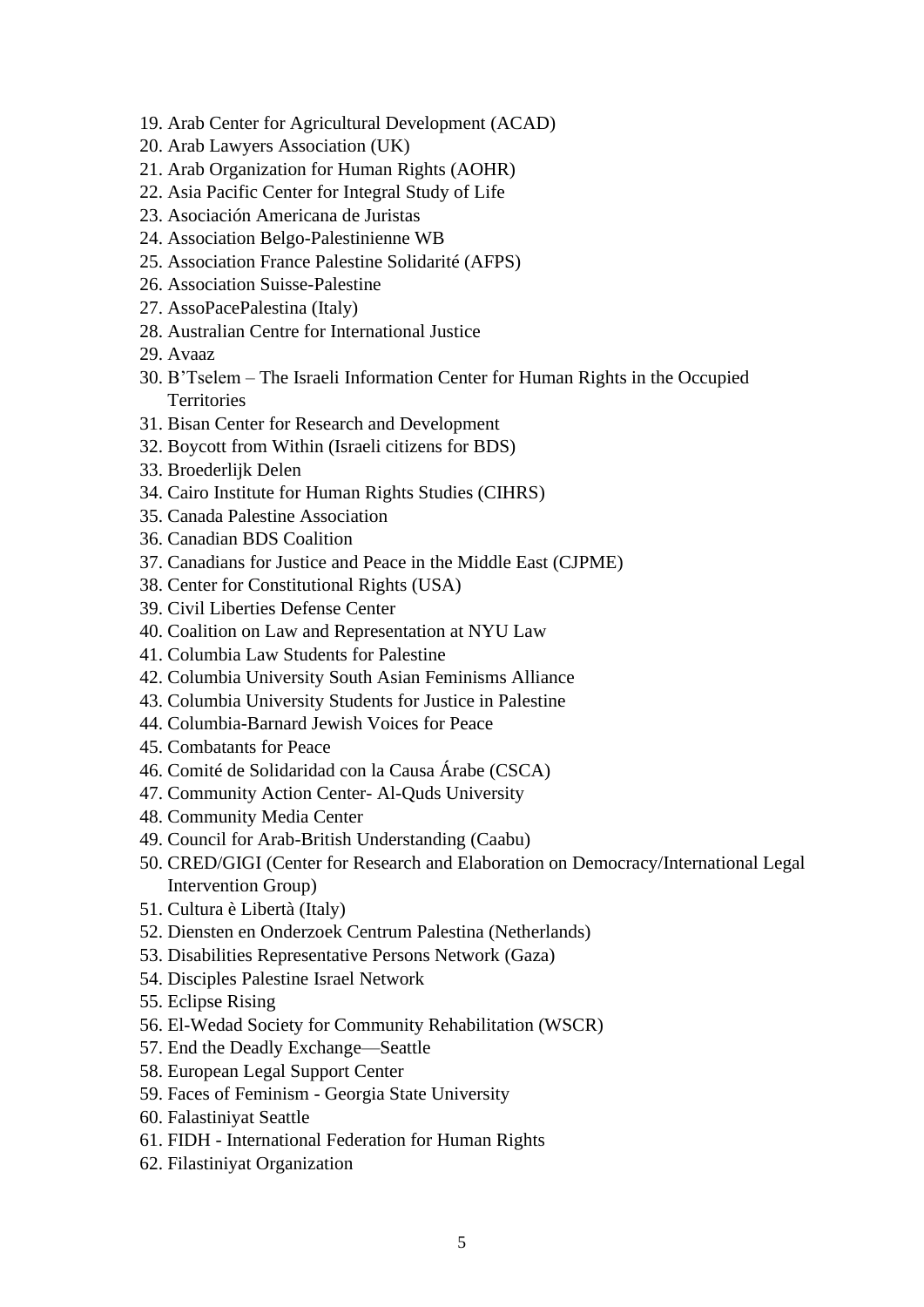- 63. Finnish-Arab Friendship Society
- 64. Forum Civil Peace Service
- 65. Friends of Sabeel North America FOSNA
- 66. Gaza Action Ireland
- 67. Gaza Urban & Peri-urban Agriculture Platform (GUPAP)
- 68. Giovani Palestinesi d'Italia
- 69. Global Kairos Asia Pacific Solidarity for Palestine (GKAPS)
- 70. Global Kairos for Justice Coalition
- 71. Global Legal Action Network
- 72. Global Network of Movement Lawyers
- 73. Good Shepherd Collective
- 74. Grassroots Al-Quds
- 75. Grassroots International
- 76. Harvard Law School Palestine Trek
- 77. Horyzon (Switzerland)
- 78. Human Rights & Democracy Media Center (SHAMS)
- 79. ICAHD (The Israeli Committee Against House Demolitions)
- 80. ICAHD Finland
- 81. ICAHD UK
- 82. IECD (l'Institut européen de coopération et de développement)
- 83. IfNotNow
- 84. Independent Jewish Voices Canada
- 85. Indo-Palestine Solidarity Network
- 86. International Association of Democratic Lawyers (IADL)
- 87. International Jewish Anti-Zionist Network (IJAN)
- 88. International Organization for the Elimination of All Forms of Racial Discrimination (EAFORD)
- 89. Ireland-Palestine Solidarity Campaign
- 90. Israel Palestine Mission Network of the Presbyterian Church (USA)
- 91. Italian Association Democratic Jurists
- 92. Jewish Voice for Just Peace (Ireland)
- 93. Jewish Voice for Peace
- 94. Jewish Voice for Peace-New York City
- 95. Jews for Palestinian Right of Return
- 96. Just Peace Advocates/Mouvement Pour Une Paix Juste
- 97. Just Vision
- 98. Justice for Palestinians, Calgary
- 99. Kairos Palestine
- 100. Labor for Palestine
- 101. Lawyers for Palestinian Human Rights
- 102. MA'AN Development Center
- 103. Maghazi Community Rehabilitation Society (MCRS)/Community Development Foundation
- 104. Middle East Children's Alliance
- 105. Na'amod: British Jews against Occupation
- 106. National Association of Democratic Lawyers (NADEL) South Africa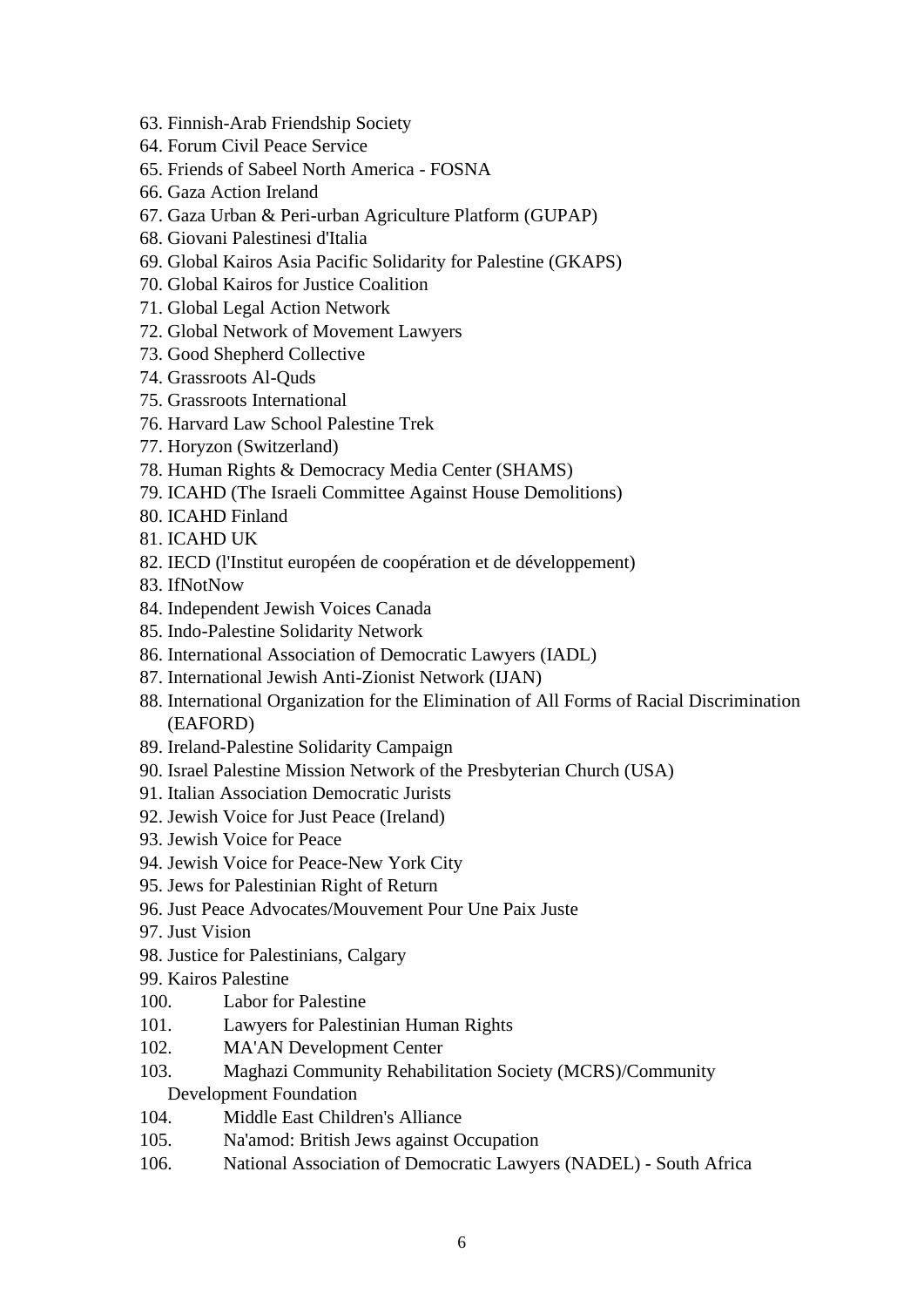- 107. National Lawyers Guild
- 108. National Lawyers Guild NYU Chapter
- 109. National Lawyers' Guild Yale Law School chapter
- 110. National Lawyers Guild, Palestine Subcommittee
- 111. National Students for Justice in Palestine
- 112. New York University Law Women
- 113. Niagara Movement for justice in Palestine-Israel (NMJPI)
- 114. Norwegian People's Aid
- 115. Norwegian Union of Municipal and General Employees Fagforbundet
- 116. NOVACT International Institute for Nonviolent Action
- 117. NY4Palestine
- 118. NYU Law Ending the Prison Industrial Complex
- 119. NYU Law International Refugee Assistance Project
- 120. NYU Law Students for Justice in Palestine
- 121. NYU Middle Eastern Law Students Association
- 122. NYU OUTLaw
- 123. Oakville Palestinian Rights Association
- 124. Observatori DESC (Barcelona)
- 125. Ontario BDS
- 126. Palestina Solidariteit vzw, Belgium
- 127. Palestine Action Committee of Texas
- 128. Palestine Solidarity Campaign UK
- 129. Palestine Solidarity Committee Austin, Texas
- 130. Palestine Solidarity Network Edmonton
- 131. Palestine Writes
- 132. Palestinian Canadian Academics and Artists Network
- 133. Palestinian Centre for Human Rights (PCHR)
- 134. Palestinian Christian Alliance for Peace
- 135. Palestinian Family Planning and Protection Association (PFPPA)
- 136. Palestinian Non-Governmental Organizations Network (PNGO)
- 137. Palestinian Women Development Society
- 138. Palestinian Working Woman for Development (PWWSD)
- 139. Palestinian Youth Movement (PYM)
- 140. PAN Asia Pacific
- 141. Pax Christi Diözesanverband Rottenburg-Stuttgart
- 142. Pax Christi England and Wales
- 143. Pax Christi International
- 144. Pax Christi Nahostkommission, Germany
- 145. Paz con Dignidad (Spain)
- 146. Peace Alliance Winnipeg
- 147. Philippine Alliance of Human Rights Advocates, Inc. (PAHRA)
- 148. Project South
- 149. Ramallah Center for Human Rights Studies RCHRS
- 150. Rhode Island School of Design (RISD) Students for Justice in Palestine
- 151. Rochester Witness for Palestine, Inc.
- 152. Sadaka-the Ireland Palestine Alliance